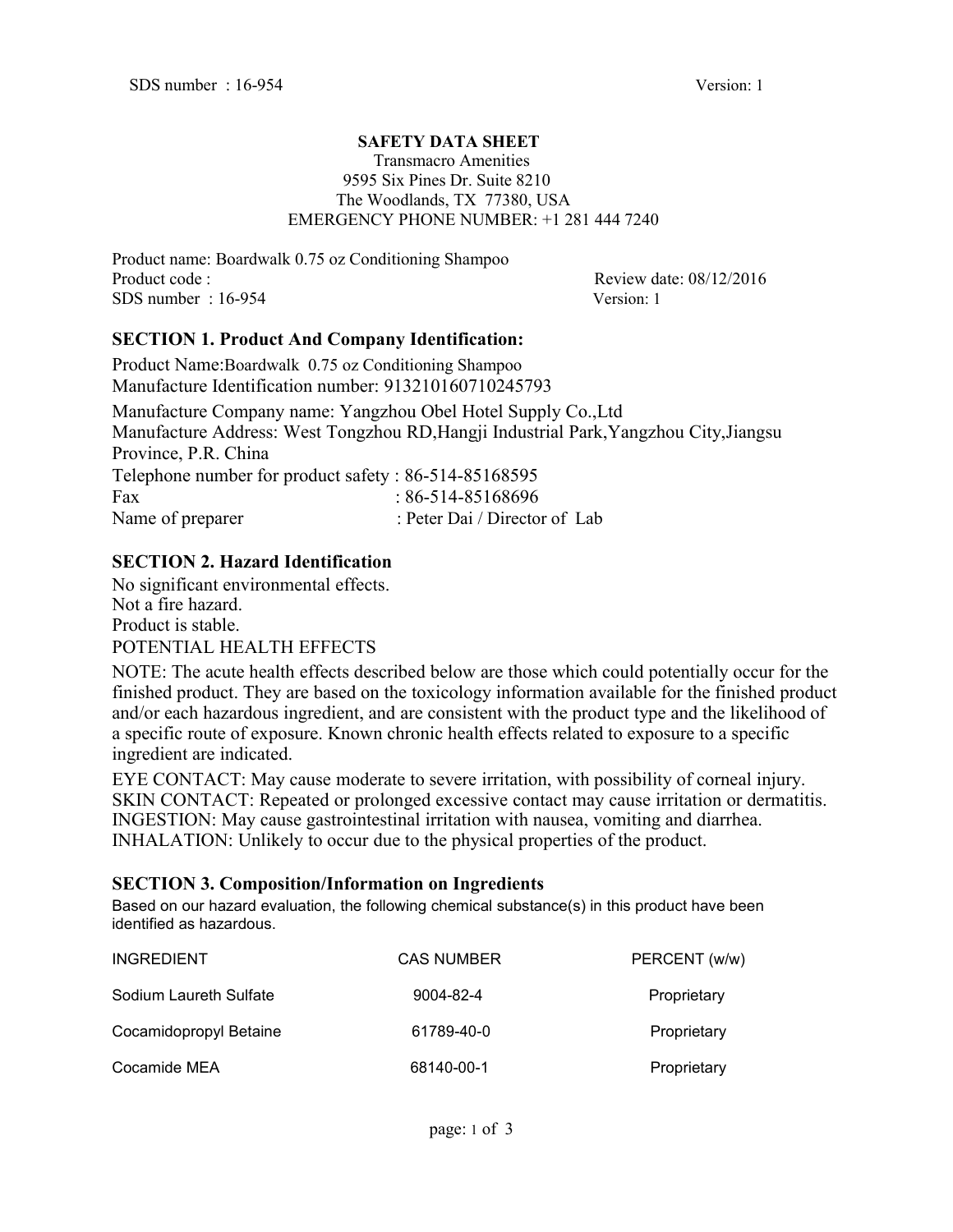### **SECTION 4. First Aid Measures**

Inhalation  $\cdot$  N/A

Skin contact : Rinse immediately with plenty of water until no evidence of product remains.Get medical attention if irritation persists.

Eye contact : Rinse immediately with plenty of water until no evidence of product remains and seek medical advise.

Ingestion : Rinse mouth and drink plenty of water.

Miscellaneous : Consult a physician.

### **SECTION 5. Fire - Fighting Measures**

Extinguishing media:Water mist, Carbon Dioxide, foam, dry powder.

Hazardous Decomposition Products: Thermal decomposition may release toxic and/or hazardous gases, including carbon monoxide, carbon dioxide, oxides of sulfur and sodium, and ammonia.

### **SECTION 6. Accidental Release Measures**

Personal precautions : Don't ingest. Avoid contact with eyes and clothing.

Environmental precautions : Prevent contamination of soil, drains and surface water

Measures in case of spillage : Take up mechanically and collect into suitable container for disposal. Prevent the product entering drains.

### **SECTION 7. Handling And Storage**

Handling : Avoid exposure to skin and eye. Good standards of safe working practice and industrial hygiene should be observed.

Storage : Original packaging units tightly closed and stored at room temperature (below 30℃ ).

Packing materials:Polyethylene or PET bottles.

### **SECTION 8. ExposureControls / Personal Protection**

Exposure limit(s)  $: N/A$ . Workplace hygiene : Keep away from food and drink. Protective measures: Respiratory protection : Dust respirator is recommended when exposure limits may be exceeded. Eye protection : Safety glasses. Skin and body protection: Leather or rubber gloves and clothing.

# **SECTION 9. Physical And Chemical Properties**

| $DEC HOT.$ ). The signal time Chemical Troper ties |  |
|----------------------------------------------------|--|
| : Transparent Yellow Liquid                        |  |
| : Pleasant Fragrance                               |  |
| : Transparent Yellow                               |  |
| $: 4.00 - 8.00$                                    |  |
| : 2000-8000 mPa.s                                  |  |
| : $N/A$                                            |  |
|                                                    |  |

### **SECTION 10. Stability And Reactivity**